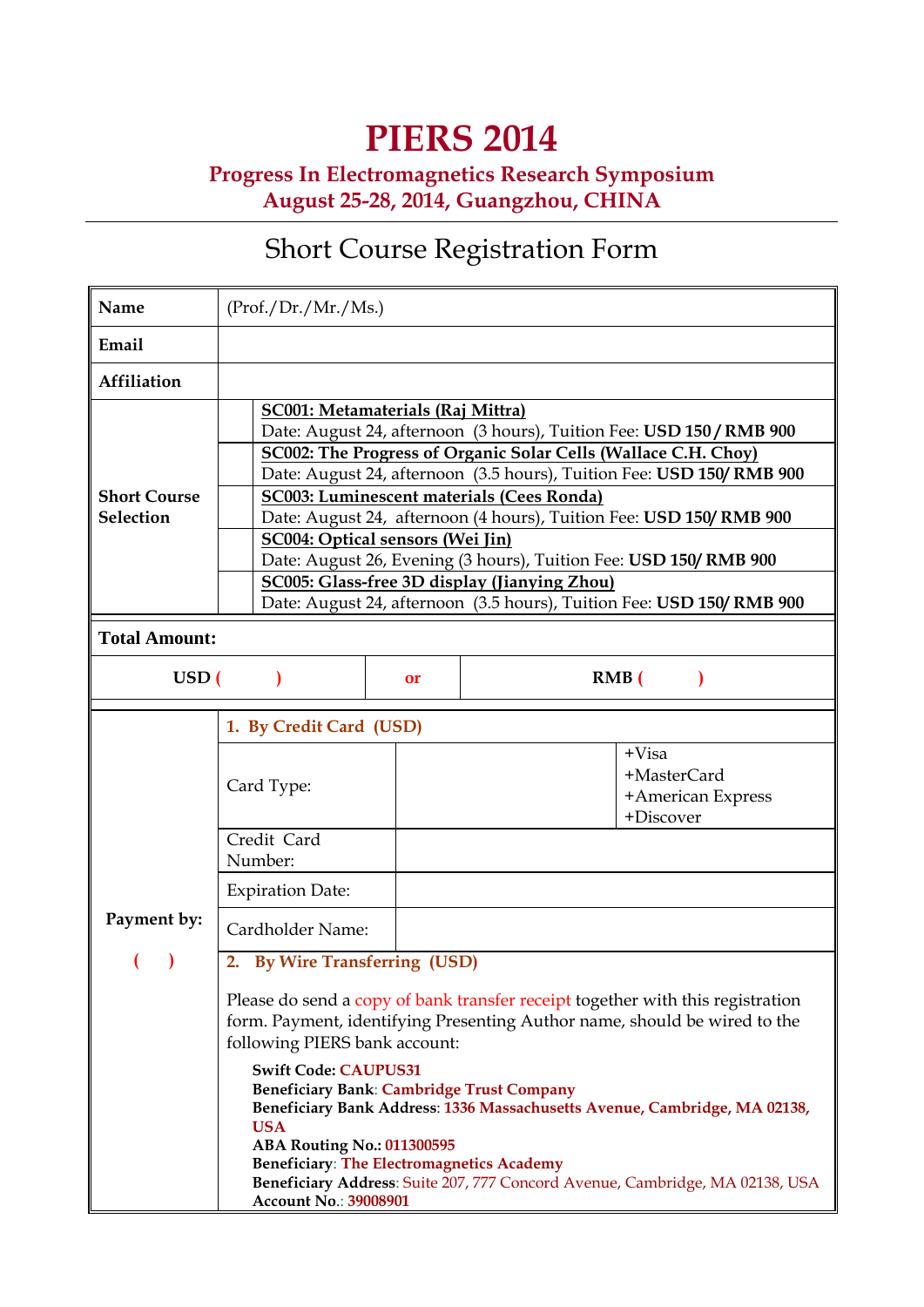|                                | 3. By Wire Transferring (RMB)                                                                                                          |
|--------------------------------|----------------------------------------------------------------------------------------------------------------------------------------|
|                                | 请将银行汇款回单和注册表一起送邮件至 office@piers.org.                                                                                                   |
|                                | 人民币付款: 汇款时请注明与会者姓名, 汇入如下帐号:                                                                                                            |
|                                | 帐号: 19 0421 0104 0012 995<br>户名: 杭州锦萃科技有限公司<br>开户行: 中国农业银行杭州玉泉支行<br>开户行行号: 10333 1004215                                               |
|                                | 汇款金额:                                                                                                                                  |
|                                | 2014年5月20日前: 预注册费 正式代表 CNY 3500<br>2014年5月20日前: 预注册费 学生代表 CNY 1800<br>2014年5月20日后: 注册费 正式代表 CNY 4200<br>2014年5月20日后: 注册费 学生代表 CNY 2400 |
|                                | 中国发票请填写: 发票单位, 中文邮寄地址, 收件人, 邮编, 联系电话:                                                                                                  |
|                                | 4. By Alipay (RMB only)                                                                                                                |
|                                | 网上用支付宝支付short course课程费, 请连接:                                                                                                          |
|                                | http://www.piers.org/alipay/                                                                                                           |
|                                | 请正确填写支付人姓名,费用 (RMB900/每个课程) ,备注栏请注明short<br>course 编码, "SC00X", EMAIL address.                                                         |
| <b>Any Request or Comments</b> |                                                                                                                                        |
|                                |                                                                                                                                        |
|                                |                                                                                                                                        |
|                                |                                                                                                                                        |
|                                |                                                                                                                                        |

**Short course fee for each audience is non-refundable**. Please send this registration form to

By Email:

**office@piers.org** 

By Fax:

**+86-571-87952380**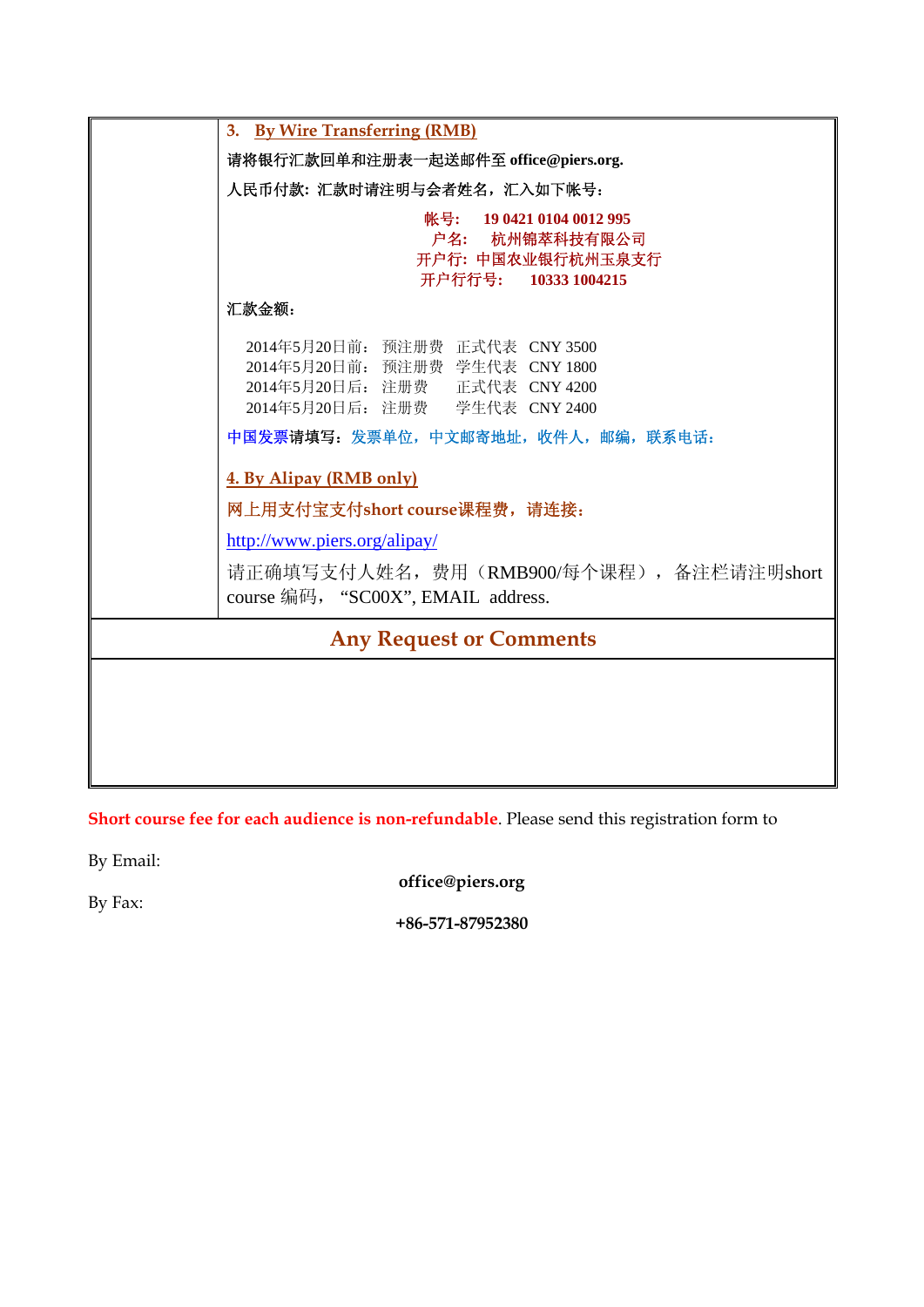**Progress In Electromagnetics Research Symposium PIERS 2014 in Guagzhou, CHINA 25-28 August, 2014** 

# **Short Course SC001**

=====================================================================

**Transformation Electromagnetics, Cloaking and Metamaterials Professor Raj Mittra** 

**The Pennsylvania State University, USA**  http://www.ee.psu.edu/ecrl

#### **Tuition Fee: (USD 150)**

## **Course Objective:**

In this short course we will touch on several different topics, namely Metamaterials, Cloaking and Transformation Optics (TO), also known as Transformation Electromagnetics (T-EM). All of these are closely related to each other, and the course presentation will entail a synergistic coverage of the three. It will start by presenting some background materials for each one of these topics, to set the stage for follow-on discussion of their practical applications. We will identify the challenges we face in designing metamaterial (MTM) antennas and cloaks, whether or not they have been designed by using the TO.

## **Who Should Attend:**

Students, postdocs and antenna engineers interested in learning about MTMs and Invisibility cloaks. Prior background, in the areas of either MTM or Cloaking, is not required.

## **Course Outline:**

- **1. Metamaterials**
- a. Introduction to Metamaterials—Popular definitions of MTMs in terms of ε and μ. Classifications of MTMs into four categories, viz., ENG, MNG, DNG and DPS.
- b. Realization of MTMs
- c. Loss, Dispersion and Bandwidth issues
- d. Integrating MTMs into antennas for performance enhancement
- e. MTM lenses

#### **2. Transformation Optics (TO)**

- a. Basic principles of TO
- b. Illustrative examples of antennas and cloaks designed by using the TO
- c. Realization of Materials needed to fabricate TO-based antennas and cloak designs

#### **3. Cloaks**

- a. Invisibility cloaks
- b. Carpet cloaks
- c. Practical Realizations of Cloaks
- d. Metamaterials and Cloaks

#### **4. Field Transformation (FT)**

- a. Field Transformation as an alternative to Coordinate Transformation
- b. Fabry-Perot and Lens Antenna designs carried out by using the FT approach.
- c. Performance comparison of TO- and FT-based deigns of antennas and cloaks..

## **Instructor(s) Biography:**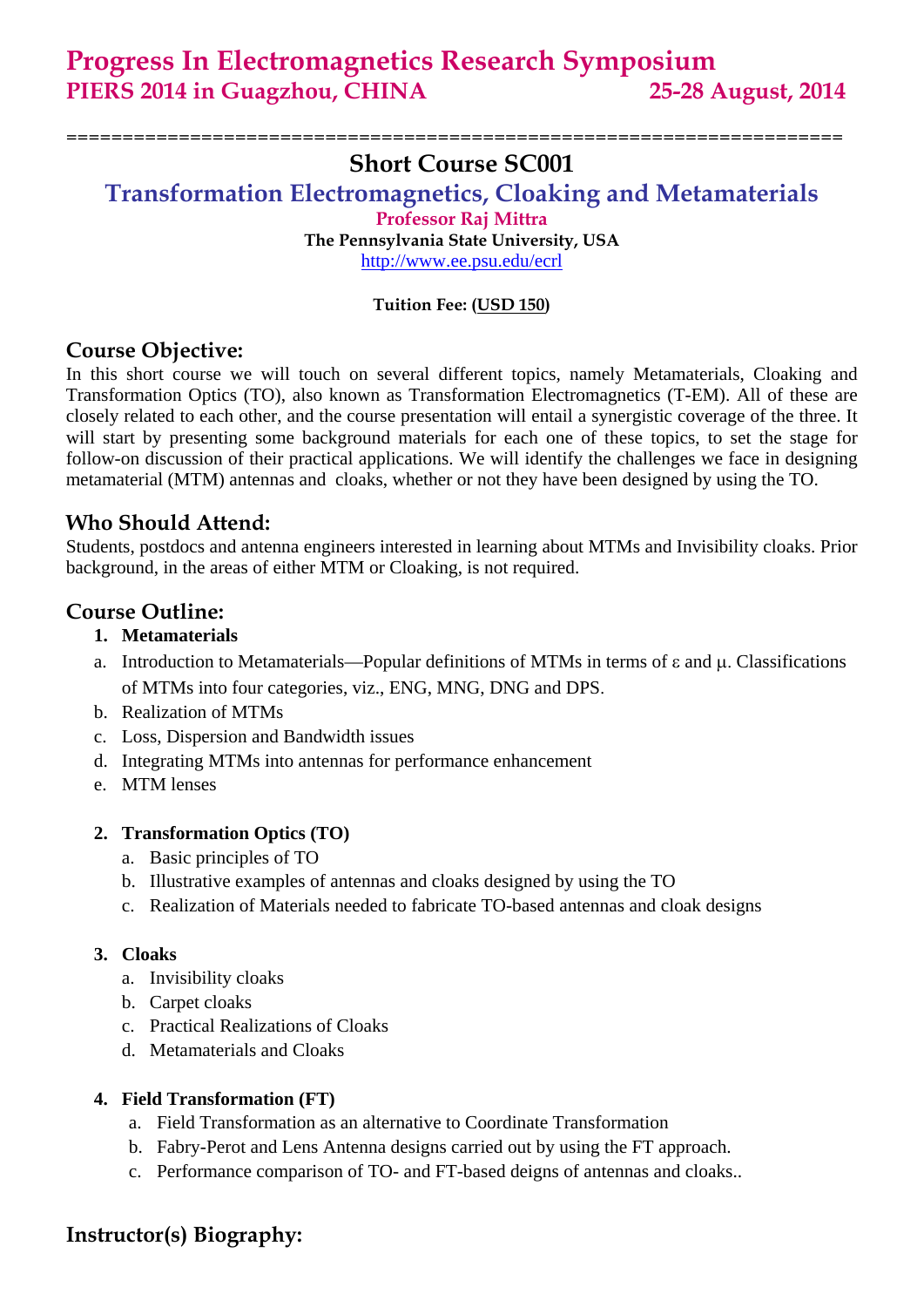

Raj Mittra is a Professor in the Electrical Engineering department of the Pennsylvania State University, where he is the Director of the Electromagnetic Communication Laboratory. Prior to joining Penn State he was a Professor in the Electrical and Computer Engineering at the University of Illinois in Urbana Champaign from 1957 through 1996, when he moved to his present position at the Penn State University. He is a Life Fellow of the IEEE, a Past-President of AP-S, and he has served as the Editor of the Transactions of the Antennas and Propagation Society. He won the Guggenheim Fellowship Award in 1965, the IEEE Centennial Medal in 1984, and the IEEE Millennium medal in 2000.

Other honors include the IEEE/AP-S Distinguished Achievement Award in 2002, the Chen-To Tai Education Award in 2004, the IEEE Electromagnetics Award in 2006, and the IEEE James H. Mulligan Award in 2011. He has been a Visiting Professor at Oxford University, Oxford, England and at the Technical University of Denmark, Lyngby, Denmark.

**Any Inquiry To: PIERS OFFICE EMAIL: office@piers.org and/or tpc@piers.org**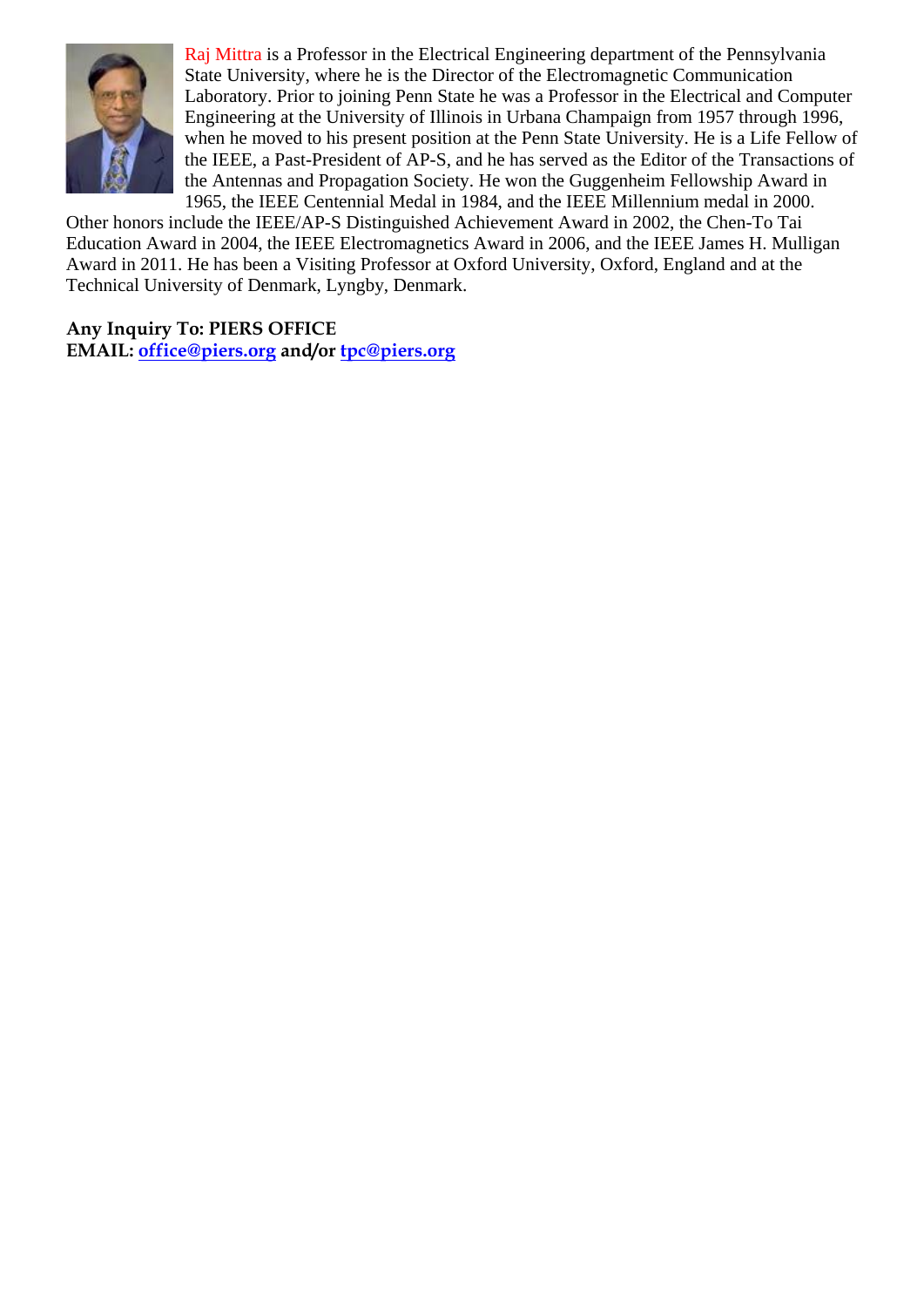## ===================================================================== **Short Course SC002**

**The Progress of Organic Solar Cells** 

**Dr. Wallace C.H. Choy** 

**Department of Electrical and Electronic Engineering, The University of Hong Kong** 

**Tuition Fee: (USD 150)**

## **Course Objective:**

Photovoltaic technology has been attracting tremendous attention and under a rapid growth recently for the need of green energy sources. Organic solar cells with a number of interesting features have been considered as a potential candidate in the field of photovoltaics. The interesting features include environment friendly, low cost, low production energy consumption, mechanically flexible, compatible to a lot of substrate, etc. In this short course, a review of the organic solar cells from materials, device structure and physics, and light trapping schemes for light harvesting will be delivered.

## **Who Should Attend:**

The course is designed for engineers and researchers who would like to expand the knowledge in organic solar cells.

## **Course Outline:**

#### **I. Introduction of Organic Materials**

- Different types of organic materials how can organic materials function as semiconductor
- A brief review of organic materials used for organic solar cells.

#### **II. Introduction of Organic Solar Cells**

- Solar cells and photodiodes
- Single layer devices
- Heterojunction devices
- Blend-based devices

#### **III. Electrical and Optical Properties of Organic Solar Cells**

-light absorption and photocarrier generation

- -carrier mobility
- carrier transport / conduction

#### - carrier extraction

#### **IV. Light trapping schemes**

- non-metal based light trapping schemes
- metal based light trapping schemes

# **Instructor(s) Biography:**

Wallace C. H. Choy received his PhD Degree in Electronic Engineering from the University of Surrey, UK in 1999. His work at Surrey was supported by the Croucher Foundation Scholarship. He then joined National Research Council of Canada as a member of research staff to work on optical device structures of polarization independent optical amplifiers and modulators. He joined Fujitsu at San Jose, US in 2001 to develop real-time wavelength tunable lasers and optical transmitter modules. He is now an associate professor of Department of Electrical and Electronic Engineering, the University of Hong Kong (HKU). His current research interests are concerned with organic optoelectronic devices, plasmonic structures and nano-material devices, and optical and electrical properties of organics, metal nanomaterials and metal oxides. Dr. Choy has published over 120 internationally peer-reviewed journal papers, contributed to one book and five book chapters, as well as US and China patents. His work has been cited by 2672 times, Hindex; 26 as on 5 May 2014. Details of publication can be found in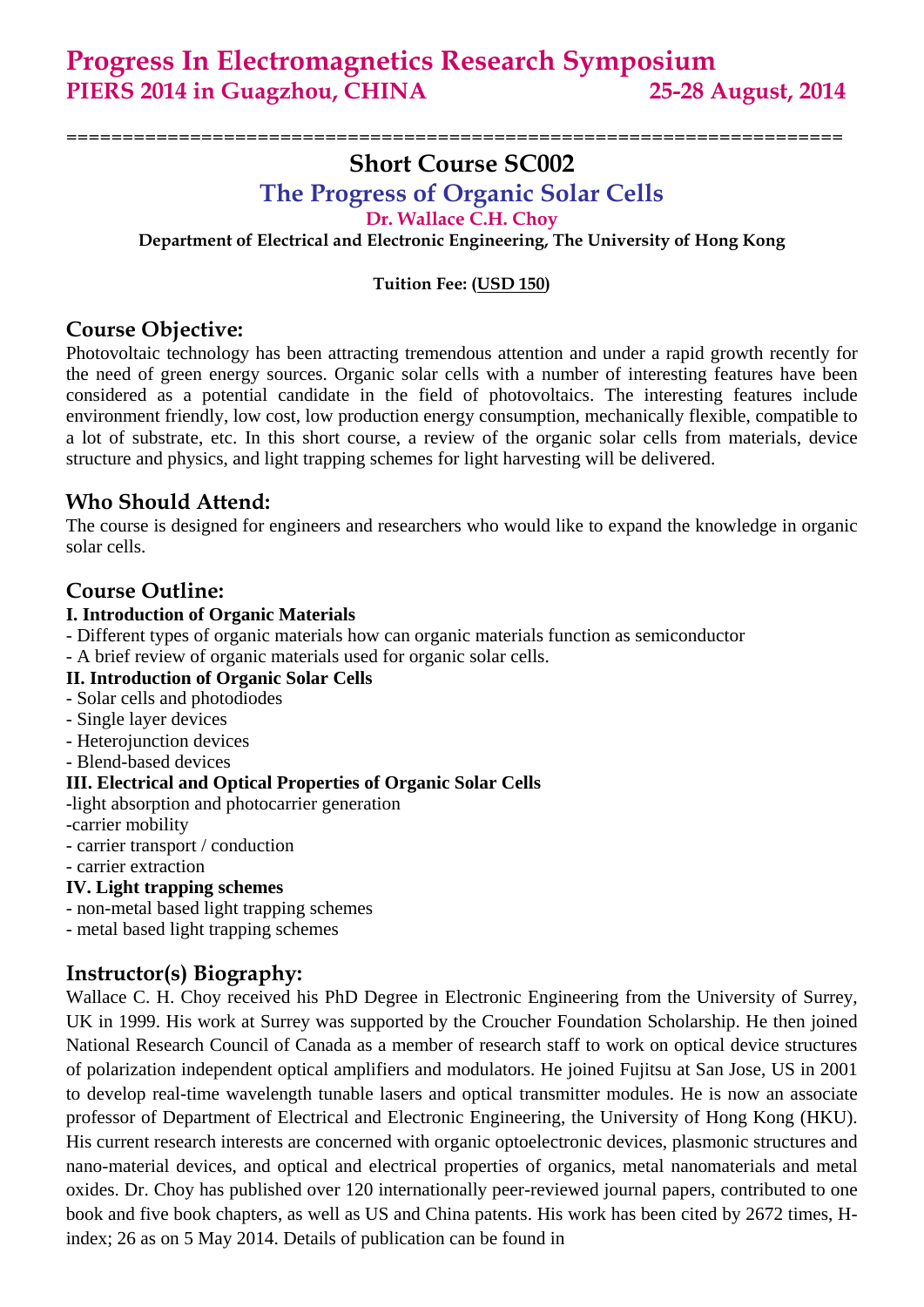#### http://scholar.google.com.hk/citations?user=GEJf9dAAAAAJ.

He was the recipient of the Sir Edward Youde Memorial Fellowship, the Croucher Foundation Fellowship, and the Outstanding Achievement Award from National Research Council of Canada and HKU Research Output Prize. He has served as associate editor/ guest editor/ member of editor board of a number journal such as IEEE Photonics Journals, OSA Journal of Photonic Research, Journal of Optical Quantum Electronics on Numerical Simulation of Optoelectronic Devices and International Journal of Optics. He has delivered a number of invited talks and served as a committee member in internationally industrial and academic conferences organized by various organizations such as IEEE, OSA and Plastic Electronics Foundation. He is now a senior member of IEEE.

#### **Any Inquiry To: PIERS OFFICE**

**EMAIL: office@piers.org and/or tpc@piers.org**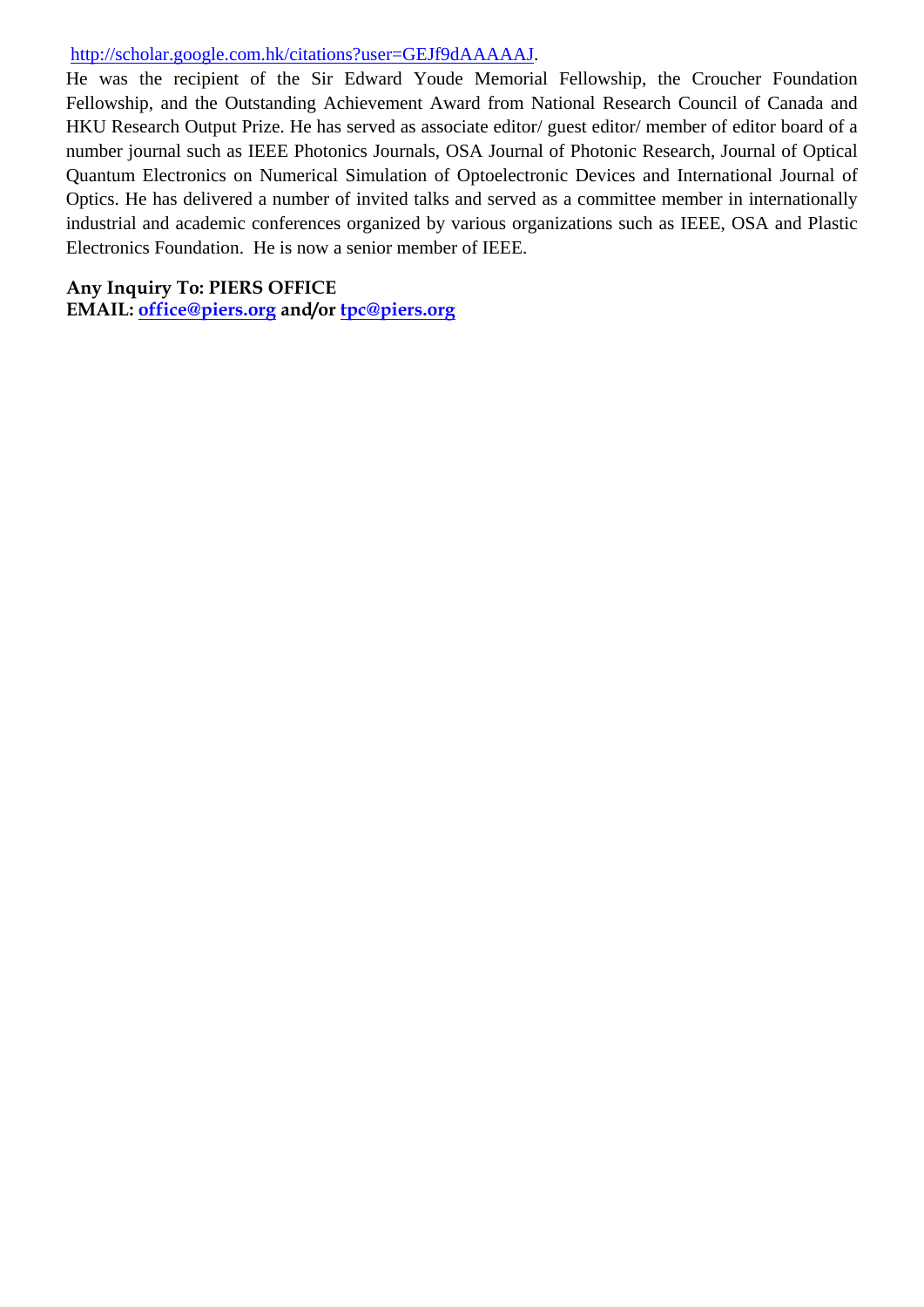**Progress In Electromagnetics Research Symposium PIERS 2014 in Guagzhou, CHINA 25-28 August, 2014** 

## ===================================================================== **Short Course SC003**

**Luminescence of Inorganic Compounds, Fundamentals and** 

# **Applications**

**Prof. Dr. Cees Ronda Philips Group Innovation-Research, Eindhoven, the Netherlands, Zhejiang University, Hangzhou, China** 

#### **Tuition Fee: (USD 150)**

## **Course Objective:**

In this short course, fundamentals and applications of inorganic luminescent materials will be dealt with. Starting at a fundamental level, the relevant theoretical background and spectroscopic tools will be treated. The course will end with a session on applications.

## **Who Should Attend:**

The half day short course is designed for people entering this field, and also for people that want to refresh their knowledgein thisrapidly developing area. The course will also be very interesting for managers, steering this kind of research.

## **Course Outline:**

- **1. Luminescence fundamentals**
- **2. Description of electronic states of transition metal ions and rare earth ions**
- **3. Absorption and emission mechanisms**
- **4. Spectroscopic tools**
- **5. Applications**

## **PART I. Luminescence fundamentals**

In this part, first the topic of luminescence will be introduced, using numerous examples from different application areas. Thereafter, term symbols will be derived enabling a general description of the electronic states involved in absorption- and emission processes. In this part, also optical selection rules will be introduced and discussed. The next part deals with mechanisms that generate luminescence and also mechanisms used to excite luminescence. It will be shown how different applications require different material properties and how the fundamentals treated before can be used to deal with this.

#### **Part II. Characterization and applications**

In the second part of the course first instrumentation will be dealt with. Clear relations will be established between spectroscopic tools and the information that can be derived using them. The course will end by reviewing a number of applications elucidating the close relation between material properties and device operation.

## **Instructor(s) Biography:**

**Cees Ronda**, Professor, Ph.D., is a Research Fellow at the Philips Group Innovation Research Center in Eindhoven, the Netherlands. He also is associate Professor at Zhejiang University in Hangzhou, China and Fellow of Eindhoven Technical University. He has a background in optical materials.

The work of Ronda has contributed tomany different Philips product families, such as fluorescent lamps, LEDs, medical imaging equipment and also to 'my reading light'. Recently, the scope of his interest has widened to sensors and air purification.

Ronda has more than 50 US patents and more than 70 peer reviewed publications. He also edited and contributed to a book on Luminescence (Luminescence: from theory to applications, VCH, 2007) and a next book is in preparation.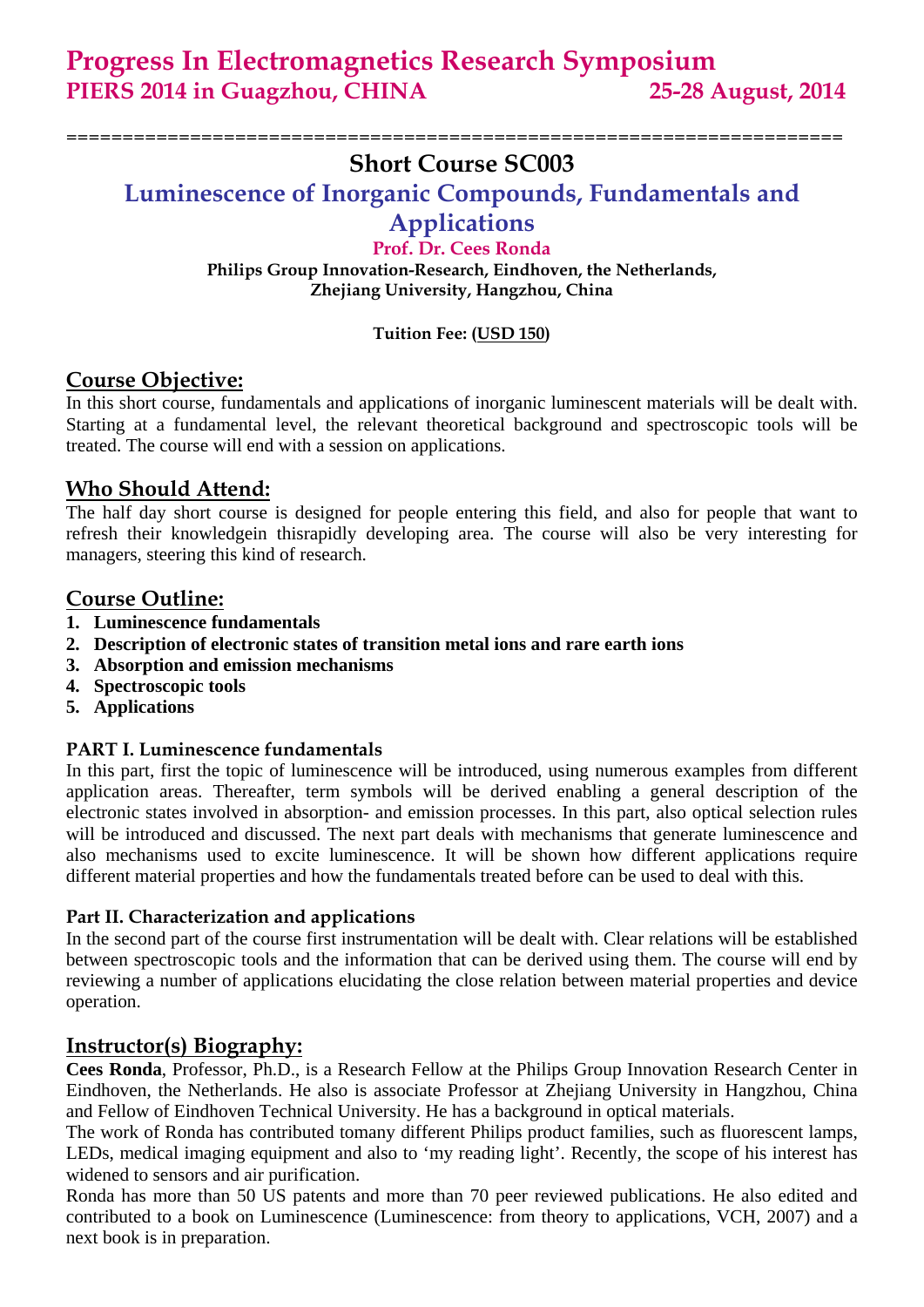In 2005, he has been awarded the 'Pannenborg' award in view of his important contributions to Philips Research.

**Any Inquiry To: PIERS OFFICE EMAIL: office@piers.org and/or tpc@piers.org**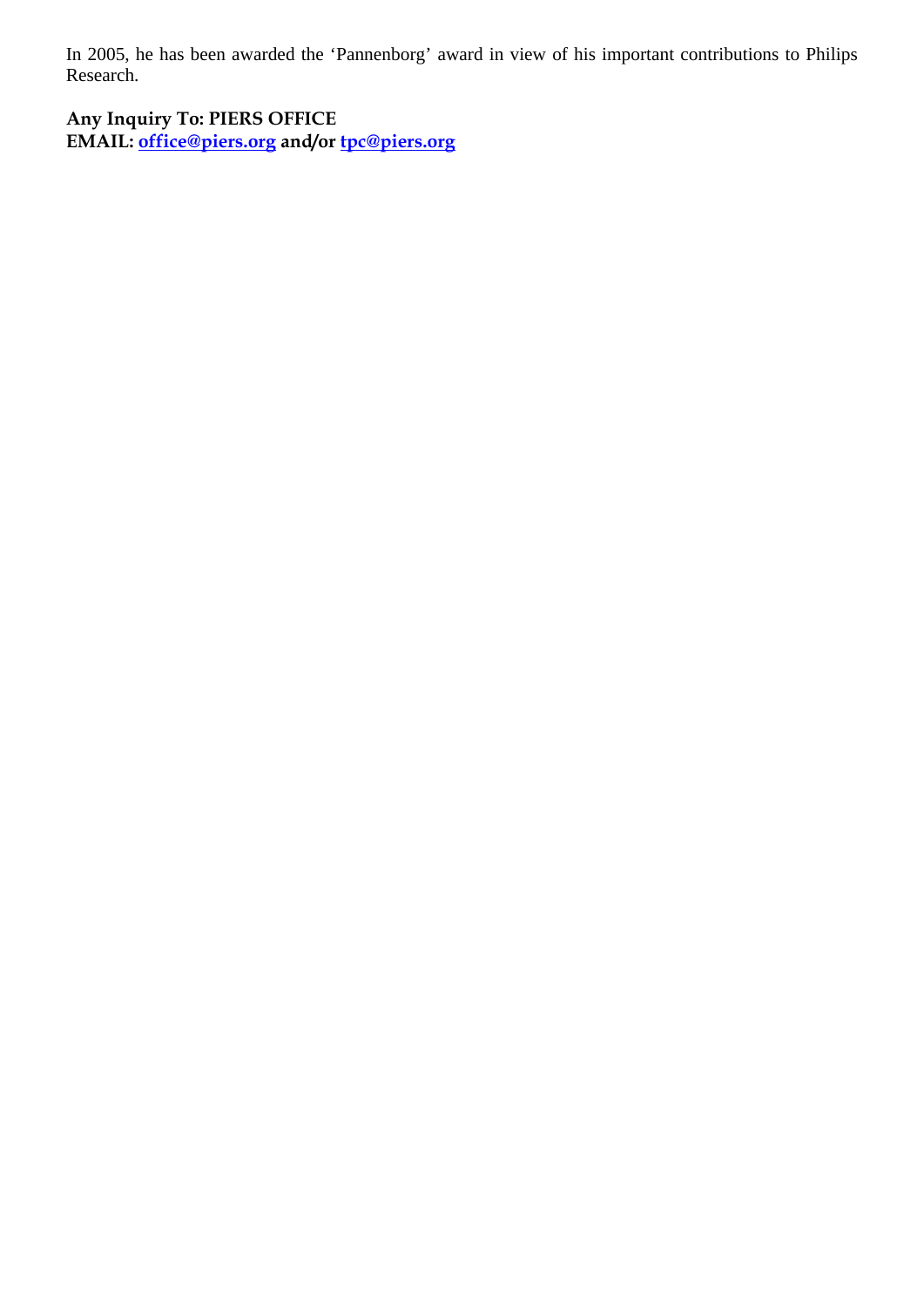# **Short Course SC004**

=====================================================================

# **Optical Sensors**

#### **Professor Wei Jin**

**The Hong Kong Polytechnic University, Hong Kong** 

#### **Tuition Fee: (USD 150)**

## **Course Objective:**

The field of optical sensors has experienced rapid growth over the past two decades. Different types of sensors have been commercialized with a market growth rate of over 50% per year in recent years. At the same time, researches are continuing in developing photonic sensors with better performance, lower cost, smaller size and multiple functionalities. In this short course, an overview of various optical sensing technologies and applications will be presented and the state-of the-art as well as future techniques for higher-performance optical sensor systems will be introduced.

## **Who Should Attend:**

The course is designed for graduate students and young researchers who are interested in optical sensors/instrumentation and for professionals who need to develop advanced methodologies for solving engineering problems.

## **Course Outline:**

- **1. Fundamentals of optical sensing methods**
- **2. Active and passive components for optical sensors**
- **3. Optical fiber sensors for physical and chemical measurands**
- **4. Multiplexed and distributed sensors**
- **5. Micro/nano structured optical sensors**
- **6. Novel sensing methodologies for next-generation high performance sensors**
- **7. Industrial application of optical sensors**

## **PART I. BASICS OF OPTICAL SENSORS**

This section reviews the basic optical methods and components for optical sensors. An optical sensor typically consists of a light transmitter, a light receiver, and other optical components that deliver light to and collect light from the sensing region. Light-measurand interaction takes place in the sensing region and the properties of light is modulated via one of the optical effects such as length, refraction, absorption, fluorescence, electro-optic, magneto-optic, Doppler, and photothermal/photoacoustic. The modulated light signal is the demodulated and measurand information recovered at the receiver end. I will discuss, by use of examples of free-space systems, the various optical effects, the common optical components and demodulation techniques. This also forms the basis for the advanced sensors to be discussed in the next two parts.

#### **PART II. OPTICAL FIBER SENSORS**

Optical fiber sensors have evolved successfully from laboratory curiosities to practical sensing technologies. They have now been widely used in a number of industrial areas with a competing edge over the traditional electric sensors. This section discusses some popular and important types of optical fiber sensors, including optical fiber gyroscopes, fibre gratings, acoustic sensors, current sensors, and chemical and gas sensors. Their applications in aerospace, structural and environmental monitoring, and in railway and power industry will also be reported. Experiences and knowledge on design of various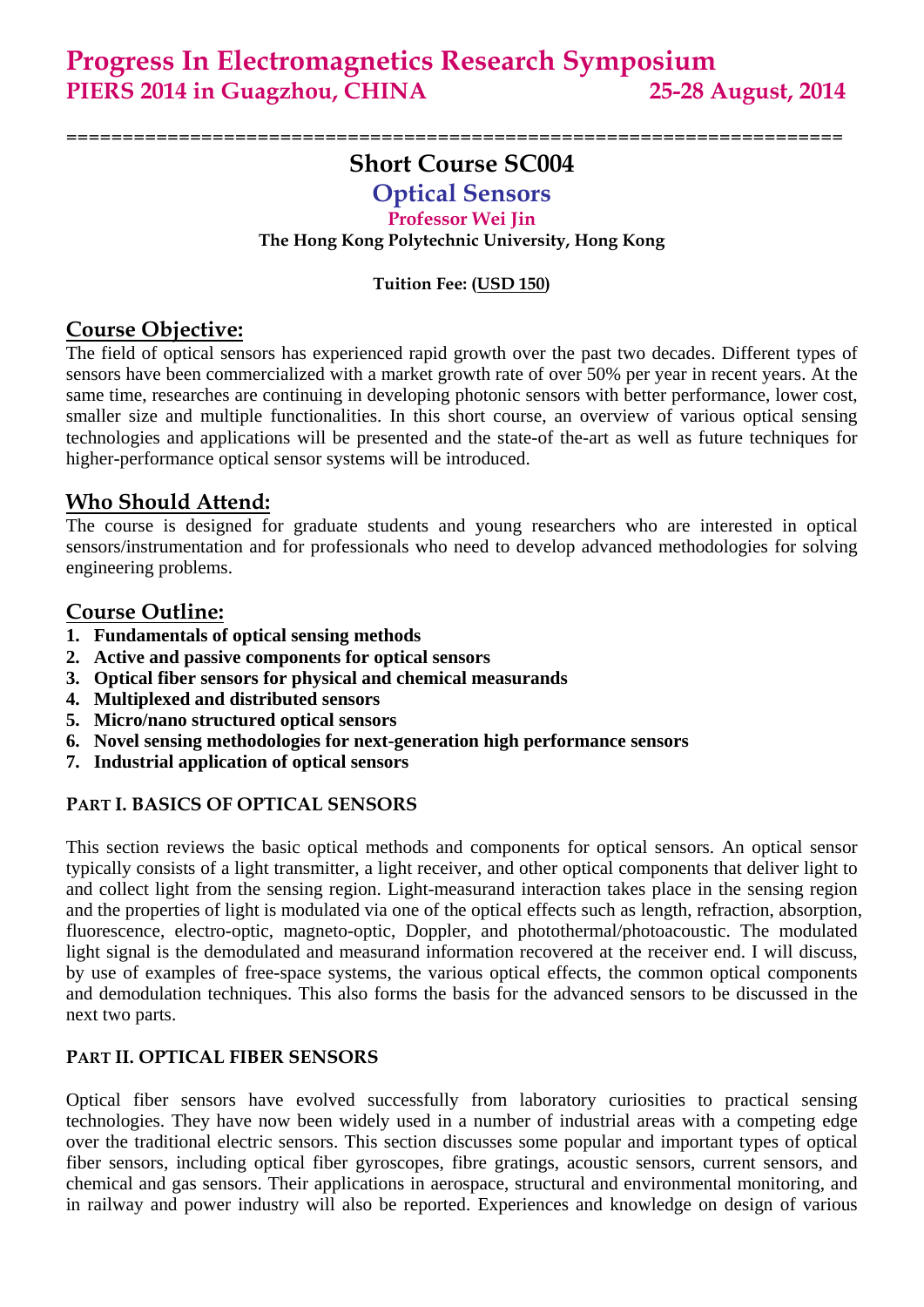fiber optic sensors, and on the use of alternative technologies to realize similar functionalities can be gained though the use of examples discussed in this section.

#### **PART III. RECENT ADVANCES IN OPTICAL SENSING TECHNOLOGIES**

This section will introduce some recent developments in optical sensors, including photonic crystal sensors, cavity ring down sensors, micro/nano resonator sensors, plasmonic sensors, and optofluidic sensors. These advanced sensing concepts are still in the stage of research and development but could become the enabling technologies for the next generation of high performance optical sensors. These novel sensors could provide ultra-sensitive means for detections at molecular and atomic levels and would find applications in future environmental and biological sensing.

## **Instructor(s) Biography:**

**Prof. Wei Jin** received a PhD degree in optoelectronics from Strathclyde University, Scotland, in 1991. He joined the Department of Electrical Engineering, the Hong Kong Polytechnic University in 1996 and is currently a Professor and Director of the Photonic Sensors Research laboratory. Prof. Jin made several important contributions to the field of optical sensors including the first experimental demonstration of photonic crystal fiber (PCF) gas sensors, discovery of endlessly dual-mode operation of PCF, development of ultra-sensitive fiber-tip pressure/acoustic sensors, and fabrication of the first long period gratings in air-core PCFs. He edited 2 books, published 250 Journal papers and delivered >50 invited/plenary talks. His papers were cited >3000 times (SCI, excluding self-citations). He organized the 22<sup>nd</sup> International Conference on Optical Fiber Sensors (OFS-22) and served as the TPC chair. He received PolyU's President Award for Outstanding Research Performance and Scholarly Activities, PTeC's Award for Successful Technology Transfer, NSFC's Distinguished Young Scholar Award (Category-B), and the Chiang Jiang Guest Professor Award from Chinese Ministry of Education.

**Any Inquiry To: PIERS OFFICE** 

**EMAIL: office@piers.org and/or tpc@piers.org**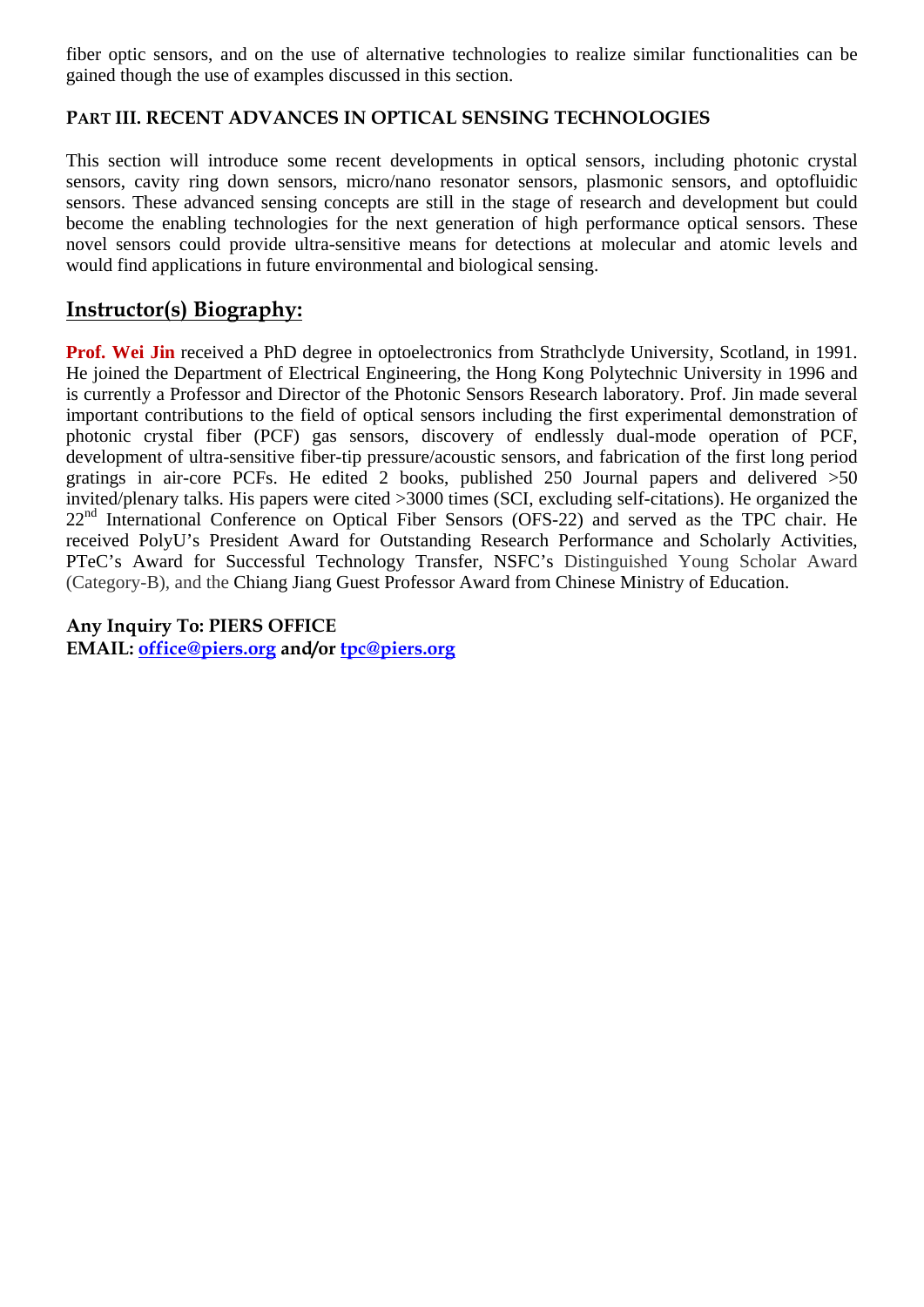# **Short Course SC005**

=====================================================================

**Glass-free 3D display**

#### **Prof. Jianying Zhou State Key Laboratory of Optoelectronic Materials and Technologies, Sun Yat-Sen University, Guangzhou 510275, China Tuition Fee: (USD 150)**

## **Course Objective:**

Following a massive technological and market upward advancement with glass-assisted 3D display in recent years, 3D display manufacturers and end users are now realistically checking the social and economic impact brought about by 3D display technology. While 3D display is mostly regarded as an additional function of the present flat display, there are signs that they are slowly transforming to a rigid demand for certain applications. It is widely regarded that glass-free 3D display would initiate fresh momentum to the 3D display industry.

This short course will start from an introduction to glass-free 3D display in general and to autostereoscopic display in particular. The participants will be exposed to the principles and techniques of various glass-free displays. With the emphasize on auto-stereoscopy, the main stream technologies, barrier- or lenticular based displays, will be introduced and analyzed comprehensively. The more recent technologies, including backlight illuminating 3D display and hybrid sequential and spatial 3D display, will be presented. We discuss the major constraints of the autostereoscopic display, including the reduced resolution, high crosstalk and restricted viewing volume. In this half day short course, we will present advanced techniques for an autostereoscopic display to achieve full or even ultra-high resolution, low crosstalk, large viewing volume and data compatibility with existing video data library. We also discuss the fresh ideas and technologies required to further transforming the 3D display from an additional function to a rigid demand. Future of the glass-free 3D display will be projected. Finally, participants will have an opportunity to attend an auto-stereoscopic display mini-exhibition specially prepared to show the state of the art of glass-free 3D displays, if permitted by the organizer and by lecture facility administrator.

# **Who Should Attend:**

The course is designed for researchers, students, scientists and businessmen interested in 3D display technologies and business opportunities. Interaction between the participants, lecturer and exhibitor during the short course is encouraged.

# **Course Outline:**

- **1. General introduction to 3D displays**
- **2. Fundamental principles and technical analysis of various autostereoscopic solutions**
- **3. Time sequential autostereoscopic displays and directional backlight**
- **4. High-quality autostereoscopic display with spatial and temporal hybrid control**
- **5. Optimizing autostereoscopic displays with genetic algorithm**
- **6. 3D Interactive systems**
- **7. Technique challenges and market outlook and opportunities.**

## **Instructor(s) Biography:**

**Jianying Zhou**, Ph.D. in physics from Imperial College, London (1988). He joined the State Key Laboratory of Optoelectronic Materials & Technology, Sun Yat-Sen University, Guangzhou, China, in 1988, and has been a Full Professor in physics since 1992. His current research interests include 3-D display, super resolution imaging and ultrafast optoelectronic photonics.

-----------------

**Dr. Jiahui Wang**, Sun Yat-Sen University

**Mr. Hang Fan**, Sun Yat-Sen University

Following scientists will be participating a mini-show for autostereoscopic display specially prepared for the participants: